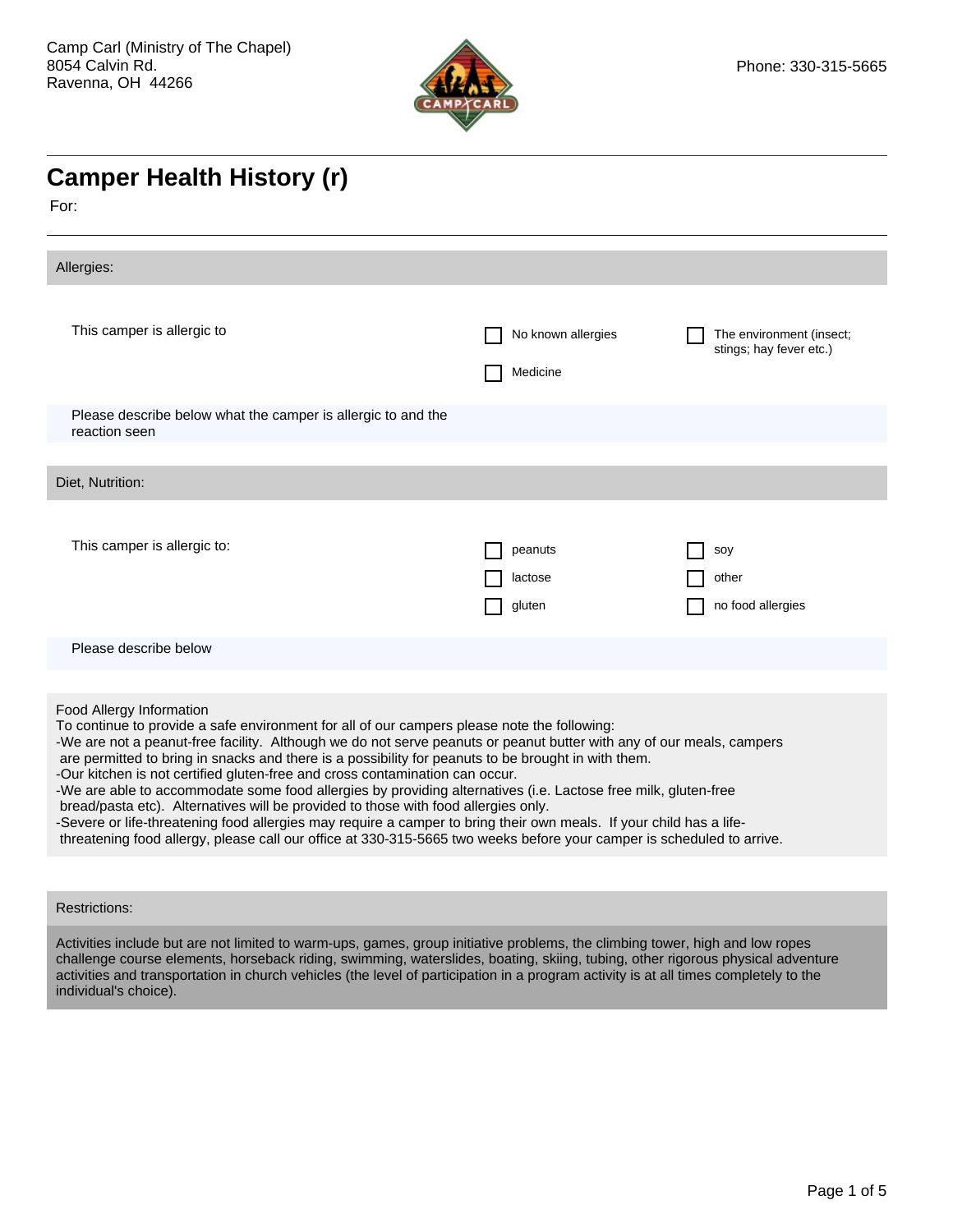| <b>Restrictions</b>                                                                                                                                                                                                            | I have reviewed the program and activities of the camp and feel<br>the camper can participate without restrictions<br>I have reviewed the program and activities of the camp and feel<br>the camper can participate with the following restrictions or<br>adaptations. |  |  |  |
|--------------------------------------------------------------------------------------------------------------------------------------------------------------------------------------------------------------------------------|------------------------------------------------------------------------------------------------------------------------------------------------------------------------------------------------------------------------------------------------------------------------|--|--|--|
| Please describe below                                                                                                                                                                                                          |                                                                                                                                                                                                                                                                        |  |  |  |
| Medical Insurance Information                                                                                                                                                                                                  |                                                                                                                                                                                                                                                                        |  |  |  |
|                                                                                                                                                                                                                                |                                                                                                                                                                                                                                                                        |  |  |  |
| This camper is covered by family medical/hospital insurance                                                                                                                                                                    | Yes<br>No                                                                                                                                                                                                                                                              |  |  |  |
| <b>Insurance Company</b>                                                                                                                                                                                                       |                                                                                                                                                                                                                                                                        |  |  |  |
| Policy Number                                                                                                                                                                                                                  |                                                                                                                                                                                                                                                                        |  |  |  |
| Subscriber name                                                                                                                                                                                                                |                                                                                                                                                                                                                                                                        |  |  |  |
| Insurance Company Phone Number (555) 555-5555                                                                                                                                                                                  |                                                                                                                                                                                                                                                                        |  |  |  |
| Immunization History:                                                                                                                                                                                                          |                                                                                                                                                                                                                                                                        |  |  |  |
| Please provide the month and year for the tetanus booster. If none enter 'none'.                                                                                                                                               |                                                                                                                                                                                                                                                                        |  |  |  |
|                                                                                                                                                                                                                                |                                                                                                                                                                                                                                                                        |  |  |  |
| Tetanus booster* (dT) or (TdaP)                                                                                                                                                                                                |                                                                                                                                                                                                                                                                        |  |  |  |
| Most Recent Dose Month/Year                                                                                                                                                                                                    |                                                                                                                                                                                                                                                                        |  |  |  |
| Medication:                                                                                                                                                                                                                    |                                                                                                                                                                                                                                                                        |  |  |  |
| The following non-prescription medications may be stocked in the camp Health Center and are used on an as needed basis to<br>manage illness and injury.                                                                        |                                                                                                                                                                                                                                                                        |  |  |  |
| Check the medication(s) the camper should NOT be given.<br>Acetaminophen (Tylenol)<br>Diphenhydramine antihistamine/allergy medicine (Benadryl)<br>Sore throat spray<br>Calamine lotion<br>Laxatives for constipation (Ex-Lax) | Ibuprofen (Advil; Motrin)<br>Generic cough drops<br>Bismuth subsalicylate (Kaopectate; Pepto-Bismol)<br>Tums                                                                                                                                                           |  |  |  |

General Health History: Check "Yes" or "No" for each statement. Explain "Yes" answers below.

Has/does the camper: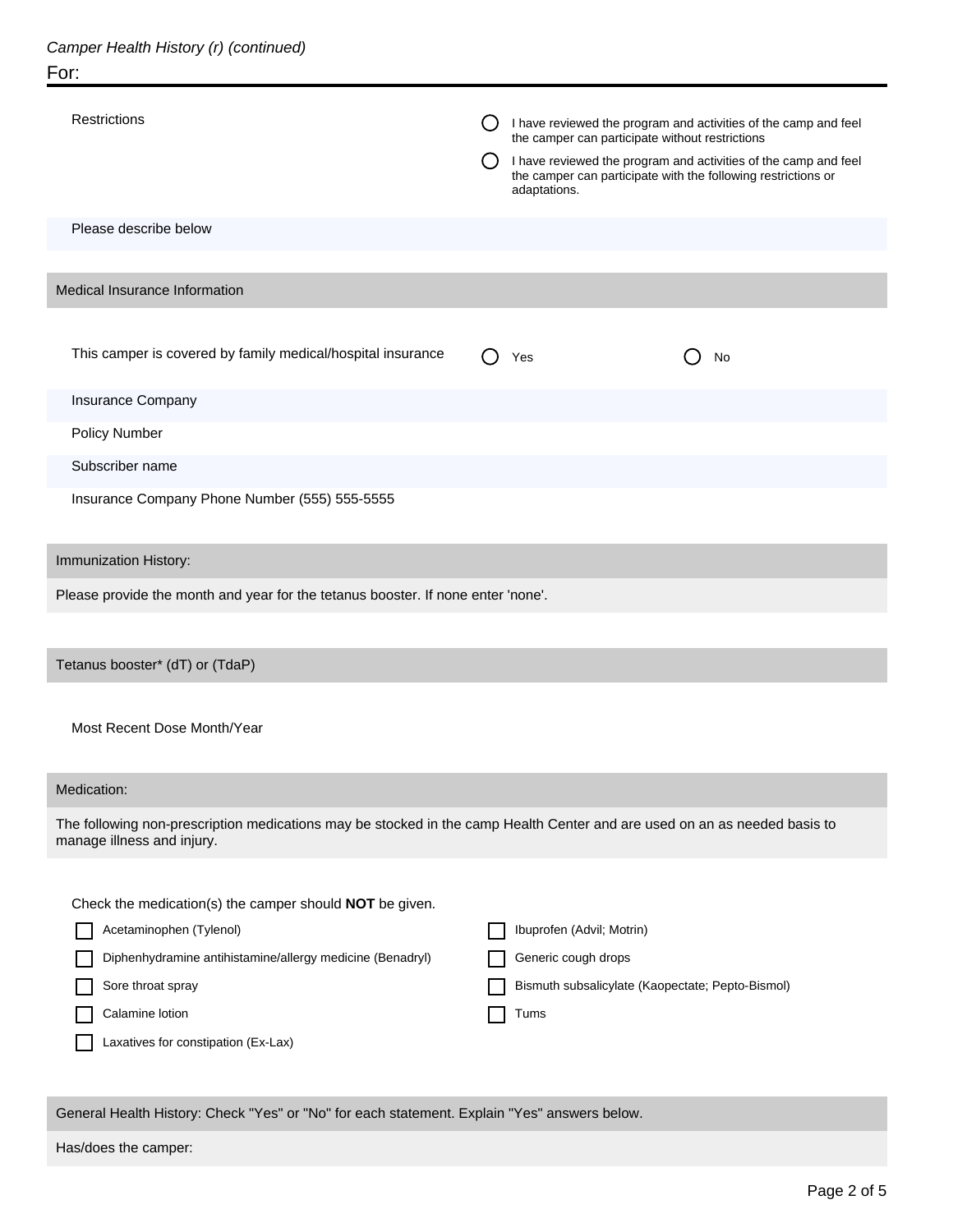| Ever been hospitalized                               | Yes                                                  | No                                                  |
|------------------------------------------------------|------------------------------------------------------|-----------------------------------------------------|
| Ever had surgery                                     | $\Box$<br>Yes                                        | $\Box$<br>No                                        |
| Have recurrent/chronic illnesses                     | ( )<br>Yes                                           | ( )<br>No                                           |
| Had a recent infectious disease                      | ( )<br>Yes                                           | $\left( \begin{array}{c} \end{array} \right)$<br>No |
| Had a recent injury                                  | ( )<br>Yes                                           | ( )<br>No                                           |
| Had asthma/wheezing/shortness of breath              | $\Box$<br>Yes                                        | $\left( \begin{array}{c} \end{array} \right)$<br>No |
| Have diabetes                                        | ( )<br>Yes                                           | ( )<br>No                                           |
| Have seizures                                        | $\Box$<br>Yes                                        | $\left( \begin{array}{c} \end{array} \right)$<br>No |
| Had headaches                                        | ( )<br>Yes                                           | ( )<br>No                                           |
| Wear glasses, contacts, or protective eyewear        | $\Box$<br>Yes                                        | $\left( \begin{array}{c} \end{array} \right)$<br>No |
| Have fainting or dizziness                           | ( )<br>Yes                                           | ( )<br>No                                           |
| Passed out/had chest pain during exercise            | $\mathbf{a}$<br>Yes                                  | $\left( \begin{array}{c} \end{array} \right)$<br>No |
| Had mononucleosis ("mono") during the past 12 months | $\left( \begin{array}{c} \end{array} \right)$<br>Yes | ( )<br>No                                           |
| If female, have problems with periods/menstruation   | Yes                                                  | No                                                  |
| Have problems with falling asleep/sleepwalking       | Yes                                                  | No                                                  |
| Ever had back/joint problems                         | Yes                                                  | No                                                  |
| Have a history of bedwetting                         | Yes                                                  | ( )<br>No                                           |
| Have problems with diarrhea/constipation             | Yes                                                  | $\operatorname{\mathsf{No}}$<br>$\Box$              |
| Have any skin problems                               | Yes                                                  | No                                                  |
| Traveled outside the country in the past 9 months    | Yes                                                  | $\operatorname{\mathsf{No}}$                        |
|                                                      |                                                      |                                                     |

Please explain "Yes" answers in the space below, noting the number of the questions. For travel outside the country, please name countries visited and dates of travel

Mental, Emotional, and Social Health: Check "Yes" or "No" for each statement.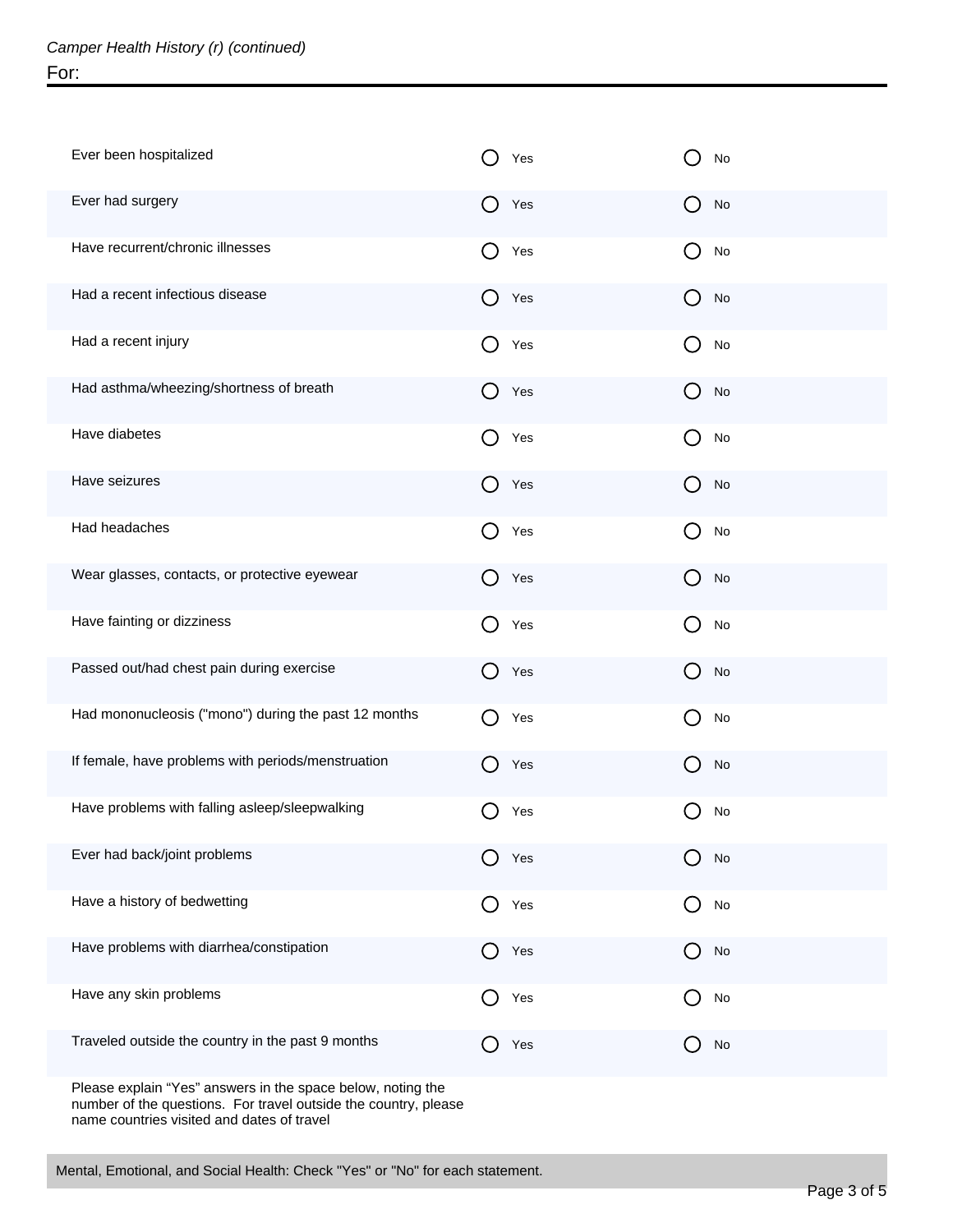## Camper Health History (r) (continued) For:

| Has the camper:                                                                                                                                                                                        |               |    |
|--------------------------------------------------------------------------------------------------------------------------------------------------------------------------------------------------------|---------------|----|
|                                                                                                                                                                                                        |               |    |
| Ever been treated for attention deficit disorder (ADD) or attention<br>deficit/hyperactivity disorder (AD/HD)                                                                                          | $(\ )$<br>Yes | No |
| Ever been treated for emotional or behavioral difficulties or an<br>eating disorder                                                                                                                    | Yes           | No |
| During the past 12 months, seen a professional to address<br>mental/emotional health concerns                                                                                                          | Yes           | No |
| Had a significant life event that continues to affect the camper's<br>life (History of abuse, death of a loved one, family change,<br>adoption, foster care, new sibling, survived a disaster, others) | Yes<br>( )    | No |
| Please explain "Yes" answers in the space below, noting the<br>number of the questions. The camp may contact you for<br>additional information.                                                        |               |    |
| <b>Health-Care Providers:</b>                                                                                                                                                                          |               |    |
| Name of camper's primary doctor(s)                                                                                                                                                                     |               |    |
| Phone                                                                                                                                                                                                  |               |    |
| Name of dentist(s)                                                                                                                                                                                     |               |    |
| Phone                                                                                                                                                                                                  |               |    |
| Name of orthodontist(s)                                                                                                                                                                                |               |    |
| Phone                                                                                                                                                                                                  |               |    |
|                                                                                                                                                                                                        |               |    |

What Have We Forgotten to Ask?

I

Please provide in the space below any additional information about the camper's health that you think important or that may affect the camper's ability to fully participate in the camp program.

Permission to Treat Authorization